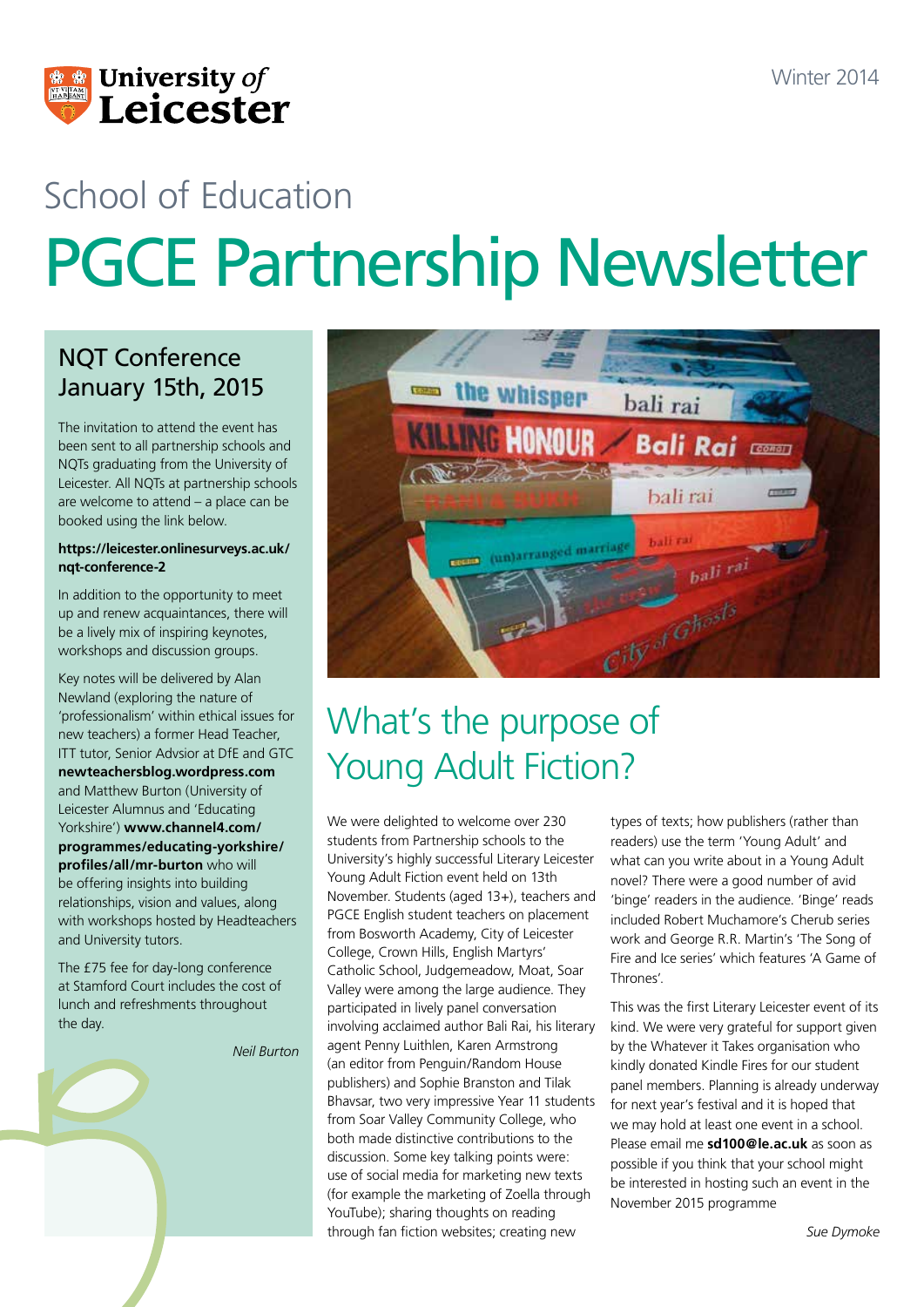### Increased PGCE Allocations for 2015/16

In recognition of the continuing success of the Partnership, the allocation of PGCE students for next year (2015/16) has been very pleasing. Although there has been a reduction of Primary PGCE numbers allocated to the providerled programme, this appears to be in line with the Government focus on transferring allocations to schools away from university providers.

Allocations to the University of Leicester PGCE through SCITTs has risen significantly to just fewer than 200 – nearly 1/3rd of these being primary. PGCE School Direct allocations have also seen a rise in numbers, particularly once

the move by Affinity to become part of Inspiring Leaders Teacher Training is taken into account. With new Lead Schools in Wellingborough and Rugby, allocations for School Direct also rise to just under the 200 mark. With almost 100 places allocated to the University Secondary routes, we see the inclusion of PGCEs for the subjects of RE and social sciences. Primary has been allocated 25 places for Mathematics specialists – students who will be able to demonstrate significant strengths in Mathematics but still be able to confidently teach across the primary curriculum (similar in many respects to the French specialists that have been recruited in recent years).

Once the primary and secondary allocations are added to the SCITT numbers, the University of Leicester will have the potential to graduate over 550 new teachers into the teaching profession in the summer of 2016.

More can be discovered about the different post graduate routes into teaching with offer the University of Leicester PGCE at **www2.le.ac.uk/ departments/education/pgce/ routes-into-teaching-1**. There are monthly recruitment events in the new year (13 Jan, 26 Feb, and 19 Mar) where applicants can meet School Direct providers, University tutors and SCITTs to find the best route to becoming a teacher for them.

Please pass on our invitation to attend one of these events to your school community through your staff notices and parent mail **www2.le.ac.uk/ departments/education/pgce/ routes-into-teaching-events**.

# Teaching Schools in Partnership with the University of Leicester

Teaching Schools within the region operate in partnership with the School of Education at a number of levels, including research activity, CPD provision and accreditation and Initial Teacher Education (ITE).

#### Brooke Weston TSA, Corby (**www.brookewestonteaching**

**school.org**) has been a teaching school since 2011 (one of the first 100 schools to be awarded the distinction) and is now, alongside Thomas Estley CC (**thomasestley.org.uk/training/ tela-initial-teacher-training**), beginning their third cycle of applications for the Secondary PGCE as School Direct (SD) Lead Schools (LS). Both now have a wealth of experience of recruiting to the PGCE and supporting new entrants to the teaching profession through early stage CPD provision. Forest Way TSA (**www.forestway.leics.sch.uk/fwtsa/ itt.php**), have been working as a LS for the same length of time but have only had their first cohort of Secondary PGCE this year. They have also been able to use their expertise as a Special School to ensure that all of their ITT student have a significant input in this field.

Kibworth CofE Primary (operating as Affinity TSA) were the first LS to associate themselves with the University of Leicester and have successfully recruited large cohorts for the past two years. For 2015/16 they are making the big step and reforming, with another LS, as Inspiring Leaders TT SCITT (ILTT) (**www.inspiringleaderstoday.com/ teacher-training**).

Welton CofE, the Teaching School within the DRET Academy chain (**www.dret.co.uk /careers/school-direct**) delegates the operation of the ITT SD provision to one of their partner academies, a large secondary school in Northampton, and was the first to win a cross phase allocation of primary and secondary numbers with Leicester as their nominated university.

Thrussington CE Primary became a Teaching School (operating under STEP TSA) after running for a year as SD LS (**stepteachingschool.co.uk/school-direct**). There is also Ashlawn SAT (Innovation Learning and Leadership Alliance fully operational from January 2015), who will be welcoming their first cohorts of primary and secondary PGCE SD student in September 2015 as a SD LS new to the Partnership.

### The Tommy Flowers SCITT

(**www.tommyflowersscitt.co.uk/#**), based in Milton Keynes, builds upon the experience of Denbigh School TSA and of St Paul's who have offered the Graduate Training Programme (GTP) for a number of years.

If your school is looking for CPD support, or interested in becoming further involved with ITT through SD, then please contact one of our Teaching School SCITTs or Lead Schools, or view a full current list of our SD Primary **www2.le.ac.uk/ departments/education/pgce/schooldirect** or Secondary **www2.le.ac.uk/ departments/education/pgce/schooldirect-secondary** Lead Schools.

Further information about School Direct and becoming a Lead School can be found in the Partnership area of our VLE **www.le.ac.uk/pgce-documents** under the School Direct tab.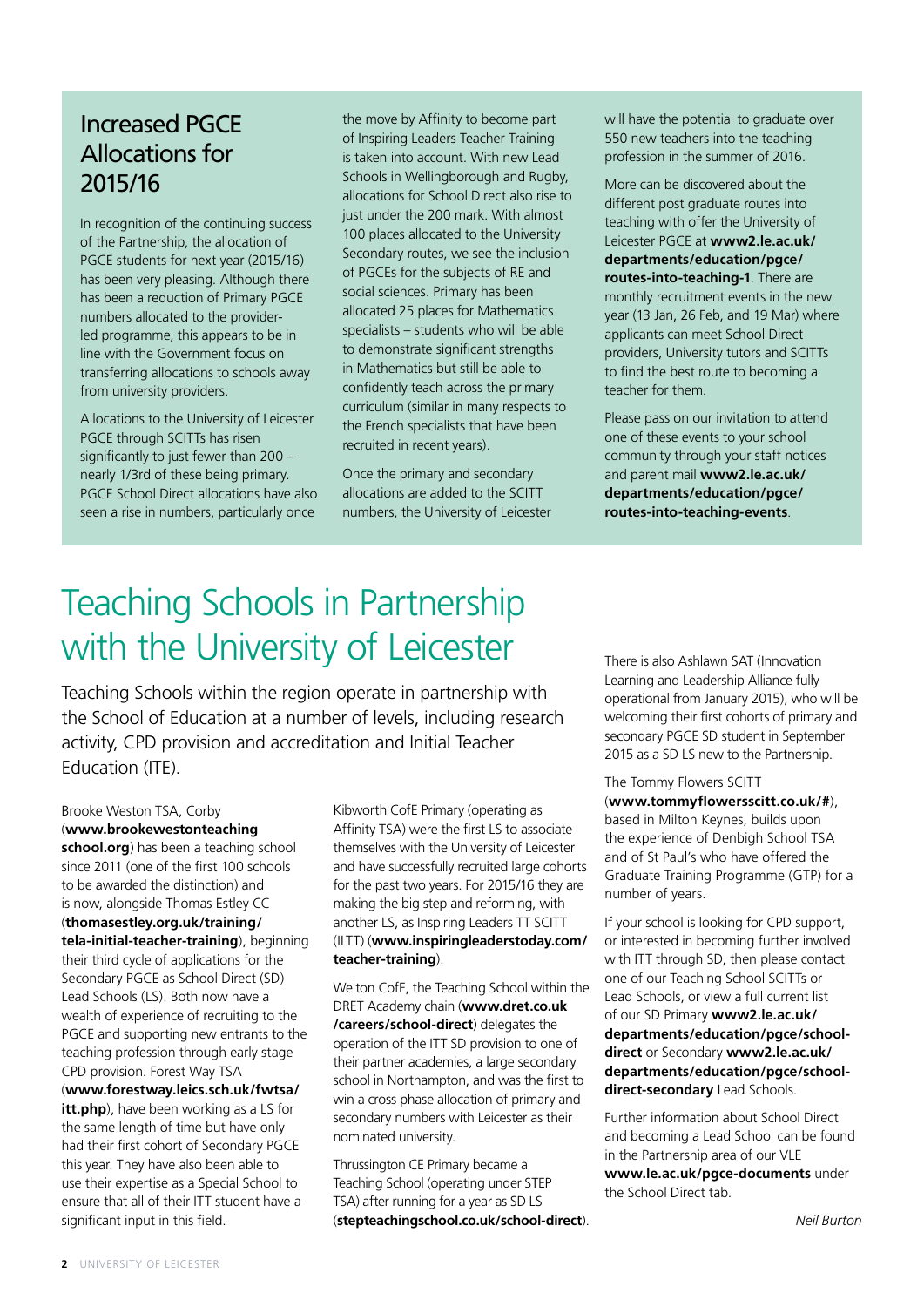# 10,000 hedgehogs invade museum

Thousands of salt-dough hedgehogs snuffled their way into Leicester at an exhibition at the New Walk Museum and Art Gallery between 8 – 12 November.

The hedgehogs have been made by children from all over the city and county, in schools, nurseries and at home, as part of a University of Leicester project about counting and arithmetic.

Over 4,000 children and hundreds of teachers and parents have joined in, leading to the creation of 10,000 unique hedgehogs that were displayed at the New Walk Museum. The Museum's Victorian Gallery was transformed with a grass 'lawn' for the hedgehogs to roam, and



### Science TeachMeet

In November, the Science Department of the School of Education hosted an Association for Science Education regional Teach Meet event in the Fraser Noble building. The event was supported by both past and current PGCE students, our Egyptian colleagues who are presently training with us and science teachers from both primary and secondary schools. Participants were treated to a range of new ideas including practical activities such as building an umbrella hinge! Other presentations included writing poetry in science, how to set up an ecoclub and looking at satellite pictures on a website. Everyone thoroughly enjoyed meeting fellow science teachers and exchanging ideas.

*Lesley Paris*

children and adults who visited were able to rearrange them, count them and look for their favourites, as the hedgehogs came in a variety of shapes and sizes and had distinct personalities in their design.

The project was organised by Dr Rose Griffiths from the University of Leicester's School of Education, who said: "Having a large number of things to count helps children to see how our number system is built on tens, hundreds and thousands. Children who have seen the hedgehogs already have enjoyed putting them in different patterns – and they love trying to work out how many there are!

*"Being able to count using bigger and bigger numbers gives a sound basis for improving children's arithmetic, and one of the most useful activities that parents and carers can do at home is to practice counting – both forwards and backwards."*



Following the exhibition the hedgehogs are now on tour to schools and other venues around the city and county. Early in 2015 we will send out the timetable telling you where you can visit them.

# Spotlight on a second year EdD student in the School of Education

Shane Payne is currently a second year student on the EdD (Doctorate of Education) programme at the University of Leicester School of Education. He opted to study part-time for a doctorate, following the structured route offered by this taught programme. Shane comments:



*'I decided to apply for the EdD, and I would highly recommend the programme at the University of Leicester. The EdD is a part-time doctoral* 

*programme which is equivalent to a PhD award. It is ideal for the full-time working practitioner like myself. The flexibility of the programme is allowing me to pursue areas of educational study that are of particular interest to me and my practice. Yes, it is a difficult journey, but to be in a position where I can actively make a difference and influence change in our educational system to make it better, fairer and more effective, the journey is worth it'.*

The EdD is a part-time, professional doctorate intended for full-time teachers and other educational professionals who wish to combine full-time employment with parttime study for completion within 5 years.

It comprises two stages: a pre-thesis stage and a thesis stage. The prethesis stage is a scaffolded, structured programme, beginning with a longweekend induction residential followed by annual summer schools.

During the pre-thesis stage, students complete four written assignments:

- Identifying your research agenda as a contemporary issue
- Forming appropriate conceptual frameworks (literature review)
- Designing your research study
- Thesis proposal

The assignments provide a sound basis on which to build the thesis during years 2-5. Each student is allocated two supervisors with expertise in their chosen area of research, who support students in the development of the thesis proposal, the fieldwork and the thesis. Most students undertake research focussing on their own classroom practice or within their institutions. For further details please contact edupgr@le.ac.uk